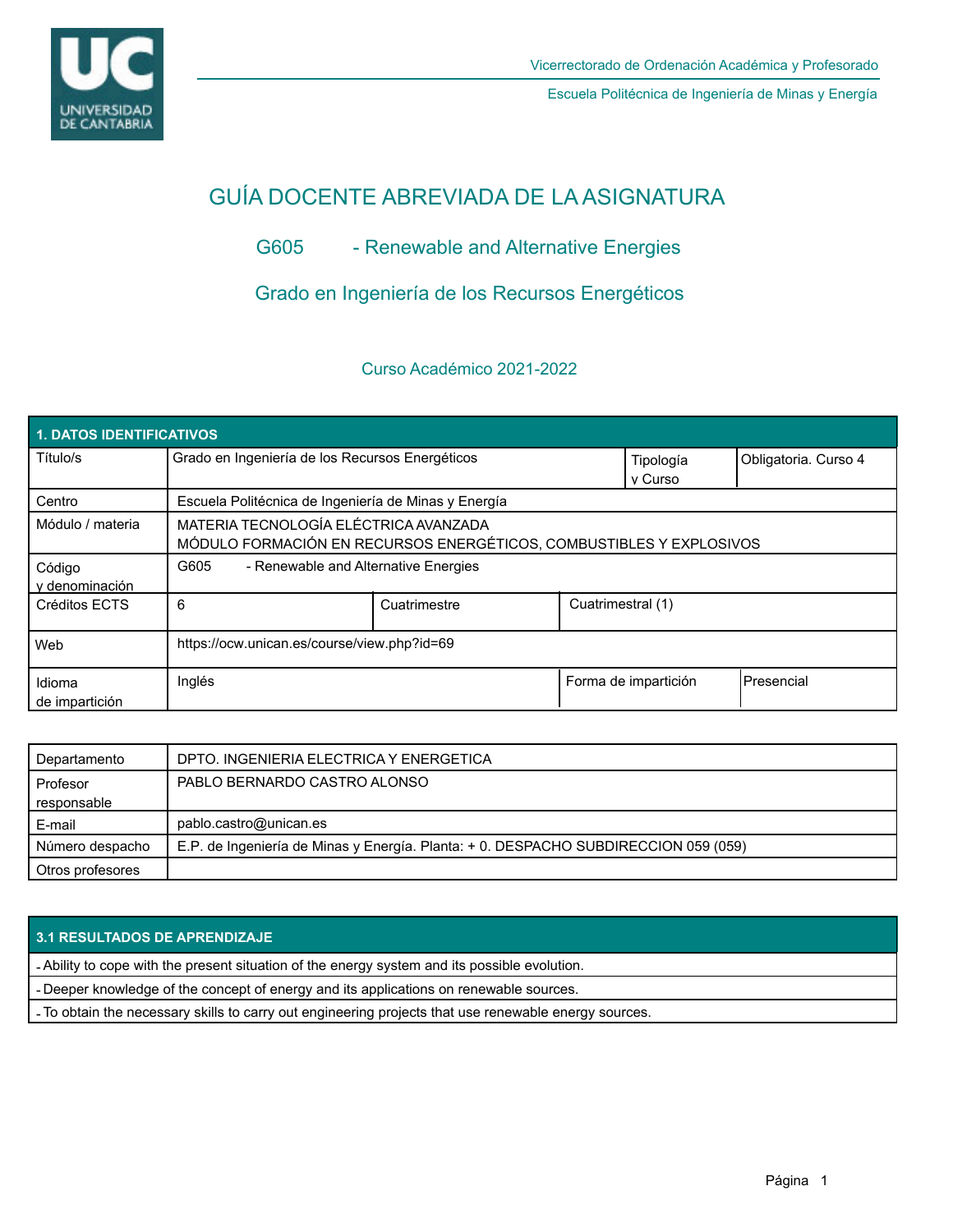

Escuela Politécnica de Ingeniería de Minas y Energía

#### **4. OBJETIVOS**

To obtain a quantitative view of the use of different energy sources at national and international level.

To learn about the different sources of renewable and alternative energy used today and others that can be used in the near future.

To be familiar with national and international regulations governing the use of renewable energy.

To design facilities to obtain work and energy using renewable sources.

# **6. ORGANIZACIÓN DOCENTE**

|           | <b>CONTENIDOS</b>                                                                                                                                                                                       |  |  |  |  |
|-----------|---------------------------------------------------------------------------------------------------------------------------------------------------------------------------------------------------------|--|--|--|--|
| $\vert$ 1 | Introduction to renewable energies.                                                                                                                                                                     |  |  |  |  |
| 2         | Wind Energy:<br>1.1. Wind as a power generator.<br>1.2. Wind turbines: technical aspects.<br>1.3. Wind farms.<br>1.4. Legal aspects of wind energy.                                                     |  |  |  |  |
| 3         | Solar Energy:<br>2.1. Solar radiation.<br>2.2. Solar thermal collectors.<br>2.3. Solar thermal utilization.<br>2.4. Solar thermal power plants.<br>2.5 Solar panels.<br>2.6. Photovoltaic applications. |  |  |  |  |
| 4         | Ocean Energy:<br>3.1. Tidal power.<br>3.2. Wave power.<br>3.3. Ocean thermal energy.                                                                                                                    |  |  |  |  |
| 5         | Hydropower:<br>4.1. Hydropower facilities.<br>4.2. Hydropower resources management.<br>4.3. Types of turbines.<br>4.4. Study of suitable sites by topographic, hidrologic and economical aspects.       |  |  |  |  |
| 6         | Geothermal Energy:<br>5.1. Geothermal resources.<br>5.2. Geothermal exploration methods.<br>5.3. Geothermal energy application.<br>5.4. District heating design.                                        |  |  |  |  |
| 7         | <b>Biomass and Biofuels:</b><br>6.1. General aspects.<br>6.2. Types of biomass.<br>6.3. Biofuels: Types and production.<br>6.4. Urban Solid Waste.                                                      |  |  |  |  |
| 8         | Energy of hydrogen:<br>7.1. General aspects.<br>7.2. Hydrogen production.<br>7.3. Storage and distribution.<br>7.4. Applications.                                                                       |  |  |  |  |